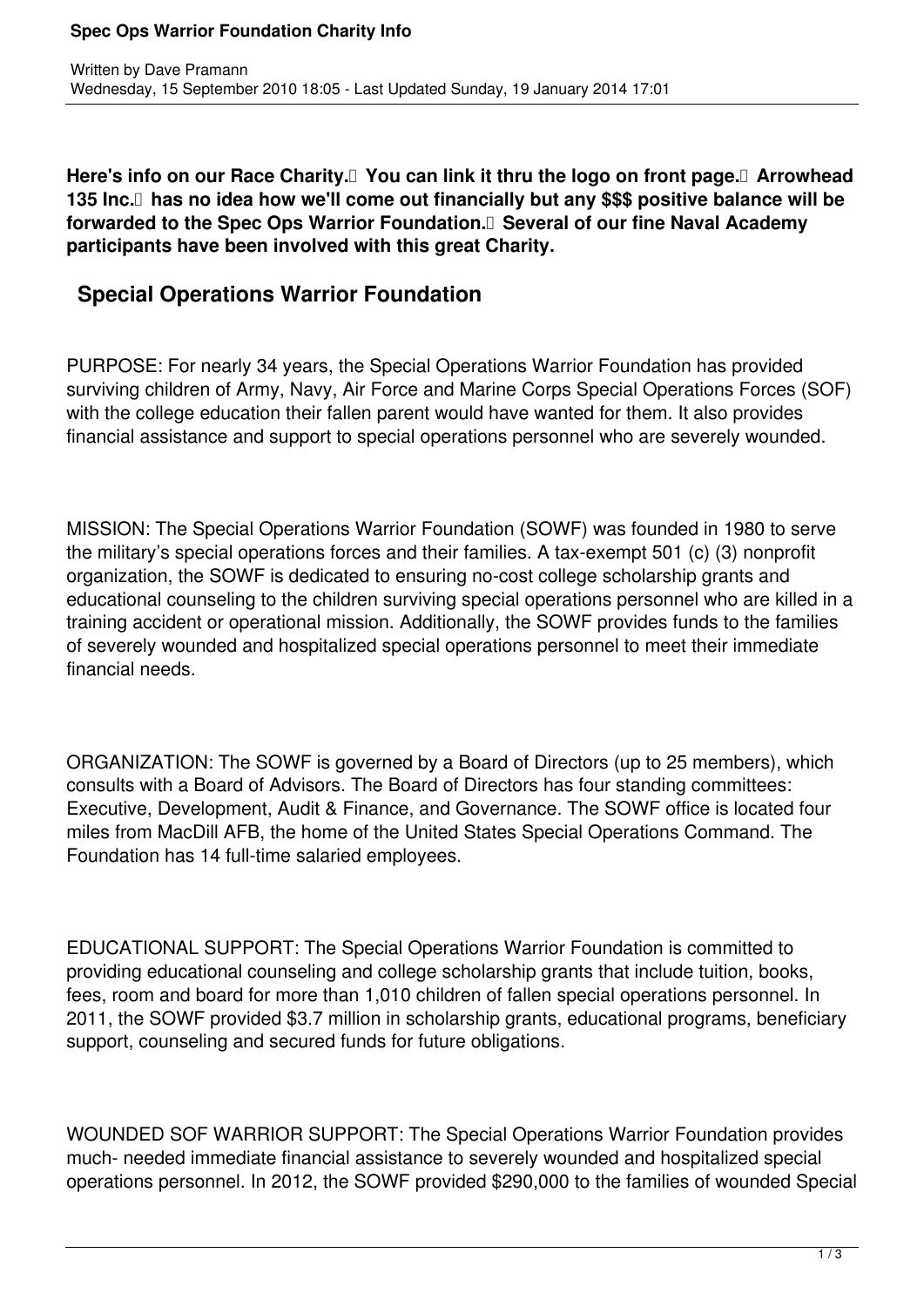## **Spec Ops Warrior Foundation Charity Info**

Operations Forces. Since this program began in 2005, about \$1.8 million has been given to SOF families.

CHALLENGES: The Warrior Foundation strives to relieve Special Operations personnel of concern for their families, which might distract them when they need to be—and when America needs them to be—at their very best. Since 1980, over 905 Special Operations personnel have lost their lives on operational missions or during intense training programs. Today, more than 615 children survive these oft-unsung heroes. With over 140 children eligible for college each year, the Foundation's actuary valuation financial need is approximately \$116 million.

FUND RAISING: The Special Operations Warrior Foundation obtains its funding from corporations, private citizens, fundraising events and from participation in the Combined Federal Campaign and State Campaigns in Florida, North Carolina, Washington, Texas, California, Maryland, and Virginia. The Special Operations Warrior Foundation has received its seventh consecutive four-star rating (out of four stars) for its financial efficiency and transparency from Charity Navigator, the nation's leading nonprofit watchdog group.

*"There are no words to explain what the SOWF provided me. My father was killed when I was 15 years old. The SOWF was something I could 100% rely on and not be in fear of rejection. The SOWF never gave up on me, and it's why I have a future."*

– Eric Thompson, son of Army Col. Jerald Thompson, 5th Special Forces Group, who lost his life in Iraq in 1994.

## **History**

The Special Operations Warrior Foundation began in 1980 as the Col. Arthur D. "Bull" Simons Scholarship Fund. The Bull Simons Fund was created after the Iranian hostage rescue attempt to provide college educations for the 17 children surviving the nine special operations men killed or incapacitated at Desert One. It was named in honor of the legendary Army Green Beret who repeatedly risked his life on rescue missions.

Following creation of the United States Special Operations Command, and as casualties mounted from actions such as Operations "Urgent Fury" (Grenada), "Just Cause" (Panama), "Desert Storm" (Kuwait and Iraq), and "Restore Hope" (Somalia), the Bull Simons Fund